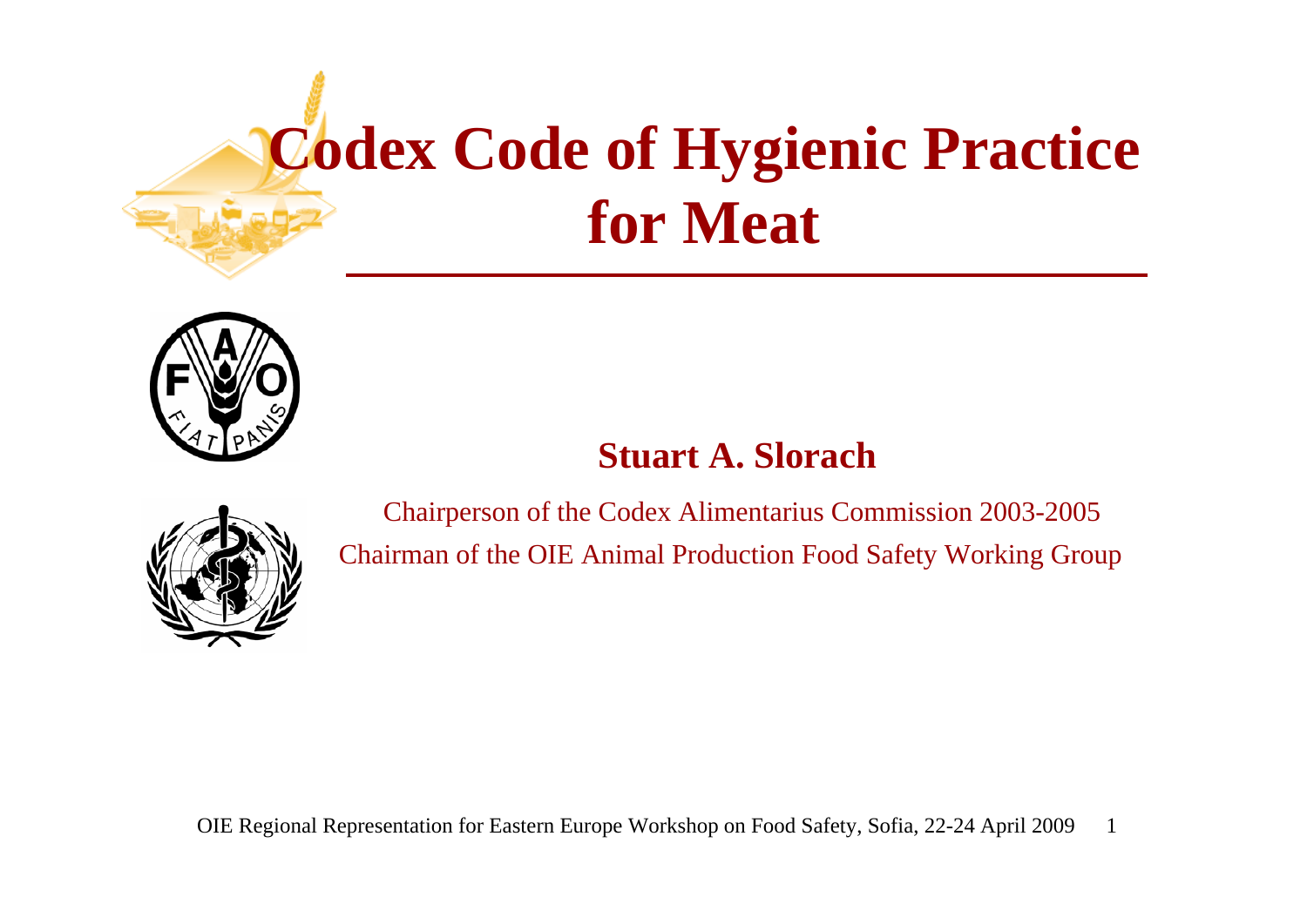#### **Code of Hygienic Practice for Meat**





- • A Code of Hygienic Practice for Meat was developed by the Codex Committee on Meat Hygiene , hosted by New Zealand, and adopted by the CAC in July 2005 (CAC/RCP 58-2005, 52 pp)
- • The Code constitutes the primary international standard for meat hygiene and incorporates a riskbased approach to application of sanitary measures throughout the meat production chain.
- • The Code specifically recognises the dual objectives that slaughterhouse inspection activities deliver in terms of animal and public health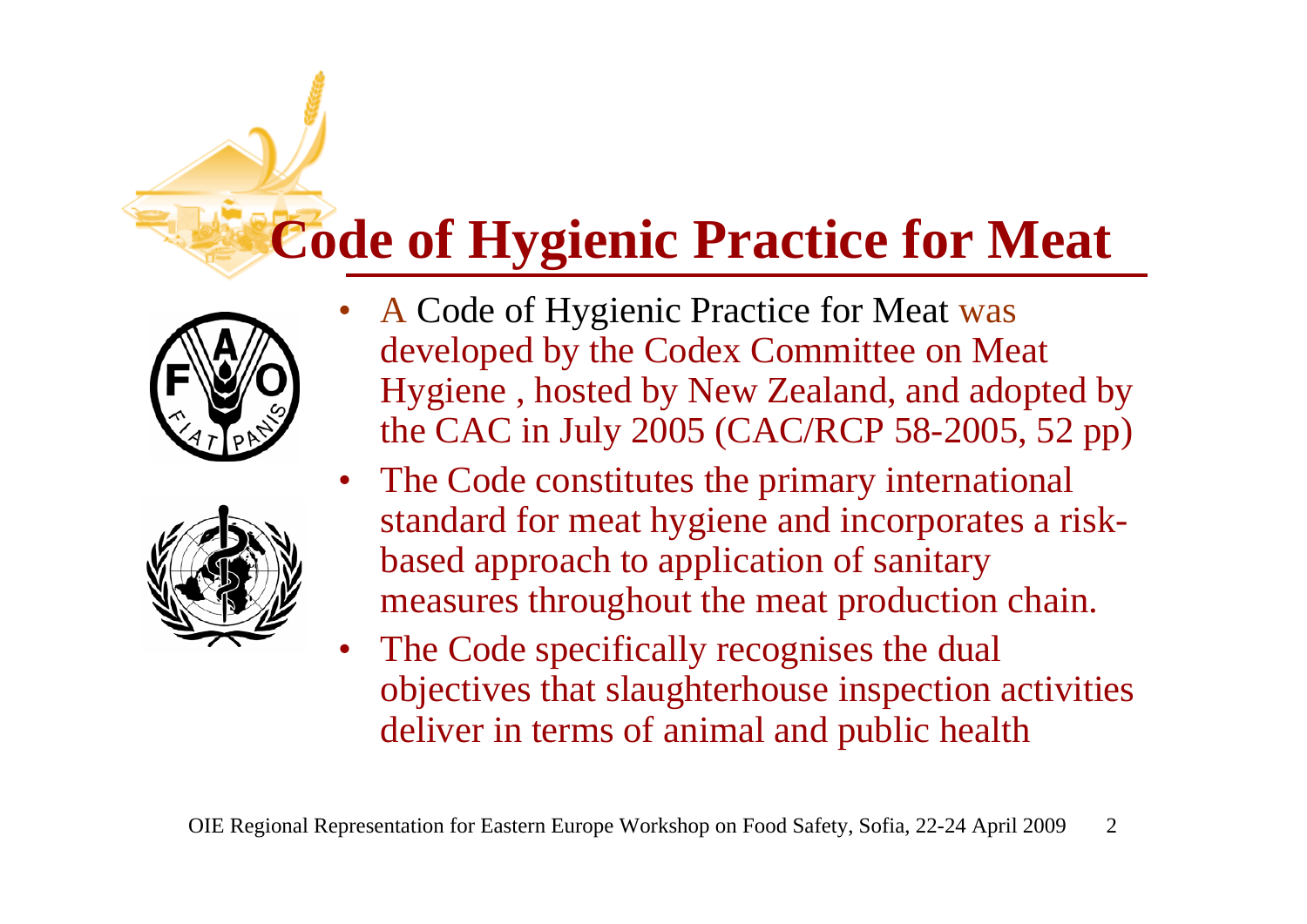#### **Principles of food safety risk management**



- 
- • The principles of food safety risk management should be incorporated wherever appropriate in the design and implementation of meat hygiene programmes.
- $\bullet$  Reference is made to the *Working principles for risk analysis for application in the framework of the Codex Alimentarius* and the Codex *Working principles and guidelines for the conduct of microbiological risk management*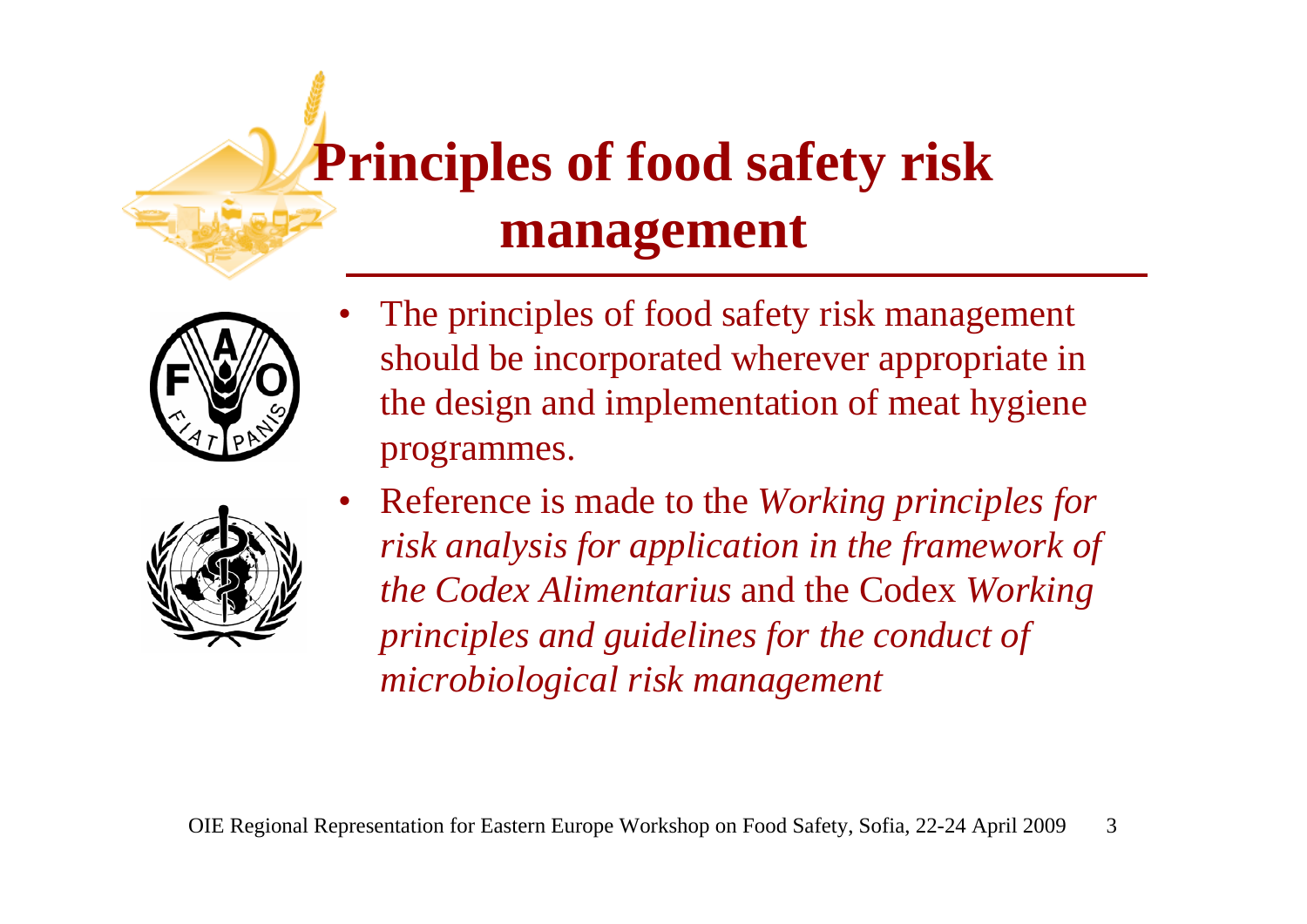# **Relation to Chapter 6.2 of the OIE Terrestrial Animal Health Code**



•The Codex Code does not provide inspection measures for specific hazards, which remains the responsibility of the national competent authorities.



• Chapter 6.2 of the OIE Terrestrial Animal Health Code (*Control of biological hazards of animal health and public health importance through anteand post-mortem meat inspection*) refers to the Codex Code and describes the role of the *Veterinary Services* in meat inspection.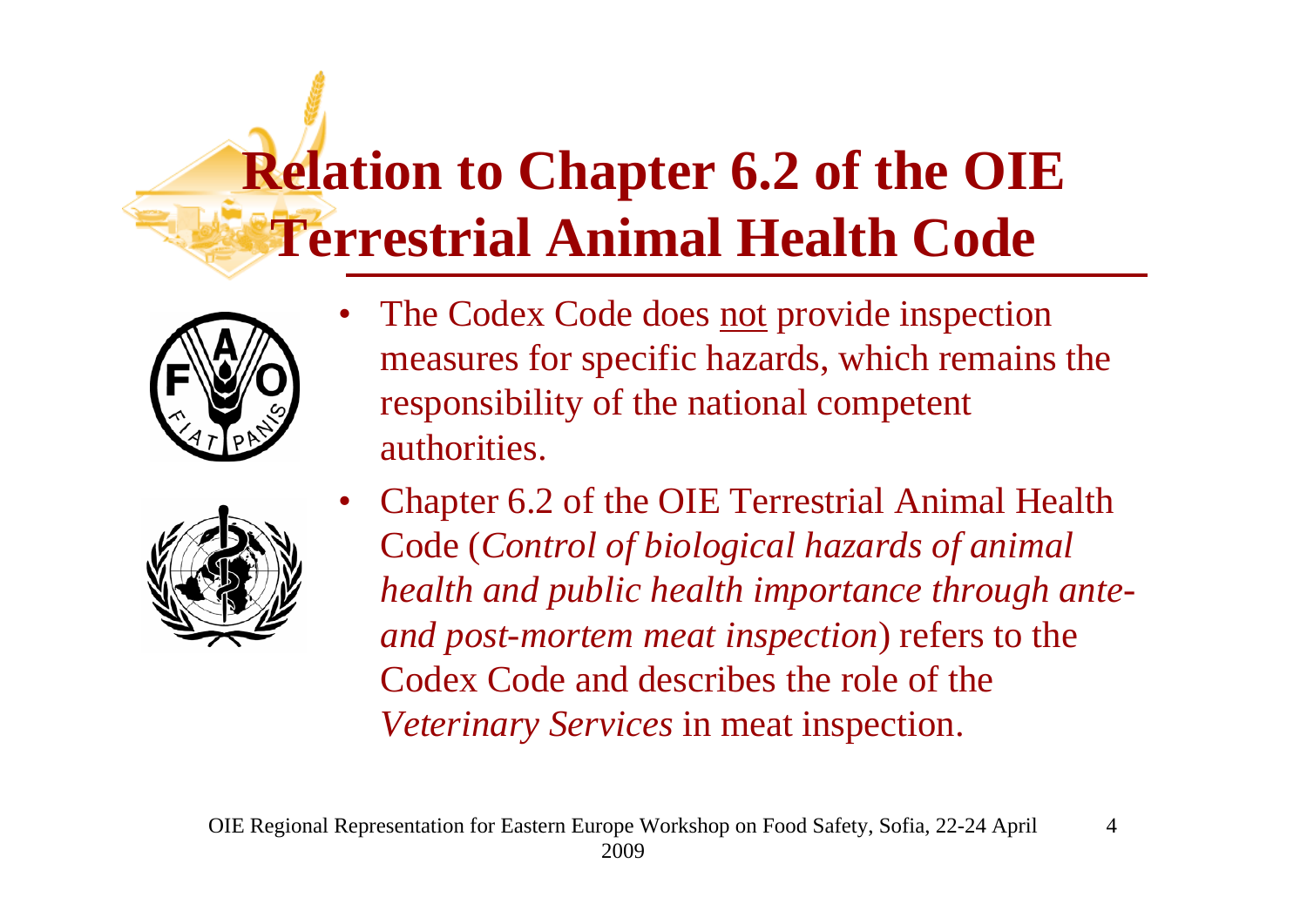#### **Scope of the Codex Code**

- • The Code covers hygiene provisions for raw meat, meat preparations and manufactured meat from the time of live animal production up to the point of retail sale. It further develops the *Codex Code of Practice:General Principles of Food Hygiene* in respect of these products.
- Where appropriate, the Annex to that Code *(HACCP System and Guidelines for its Application)* and the *Principles for the Establishment and Application of Microbiological Criteria for Foods* are further developed and applied in the specific context of meat hygiene.

•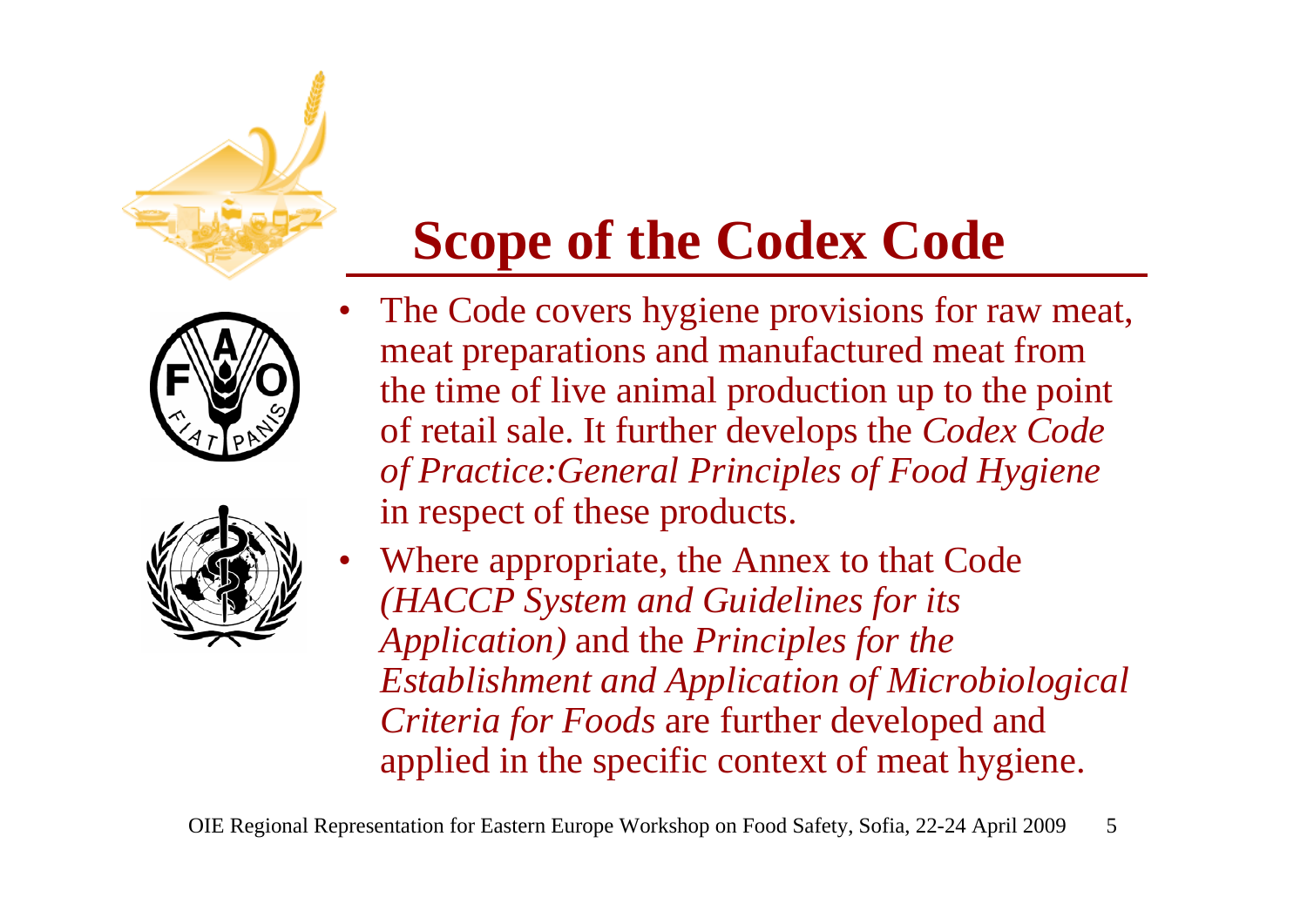#### **General principles of meat hygiene**



The 12 General Principles of Meat Hygiene include:

- • Meat must be safe and suitable for human consumption and all interested parties including government, industry and consumers have a role in achieving this outcome.
- • The competent authority should have the legal power to set and enforce regulatory meat hygiene requirements and have final responsibility for verifying that these requirements are met.
- • It should be the responsibility of the establishment operator to produce meat that is safe and suitable in accordance with regulatory meat hygiene requirements.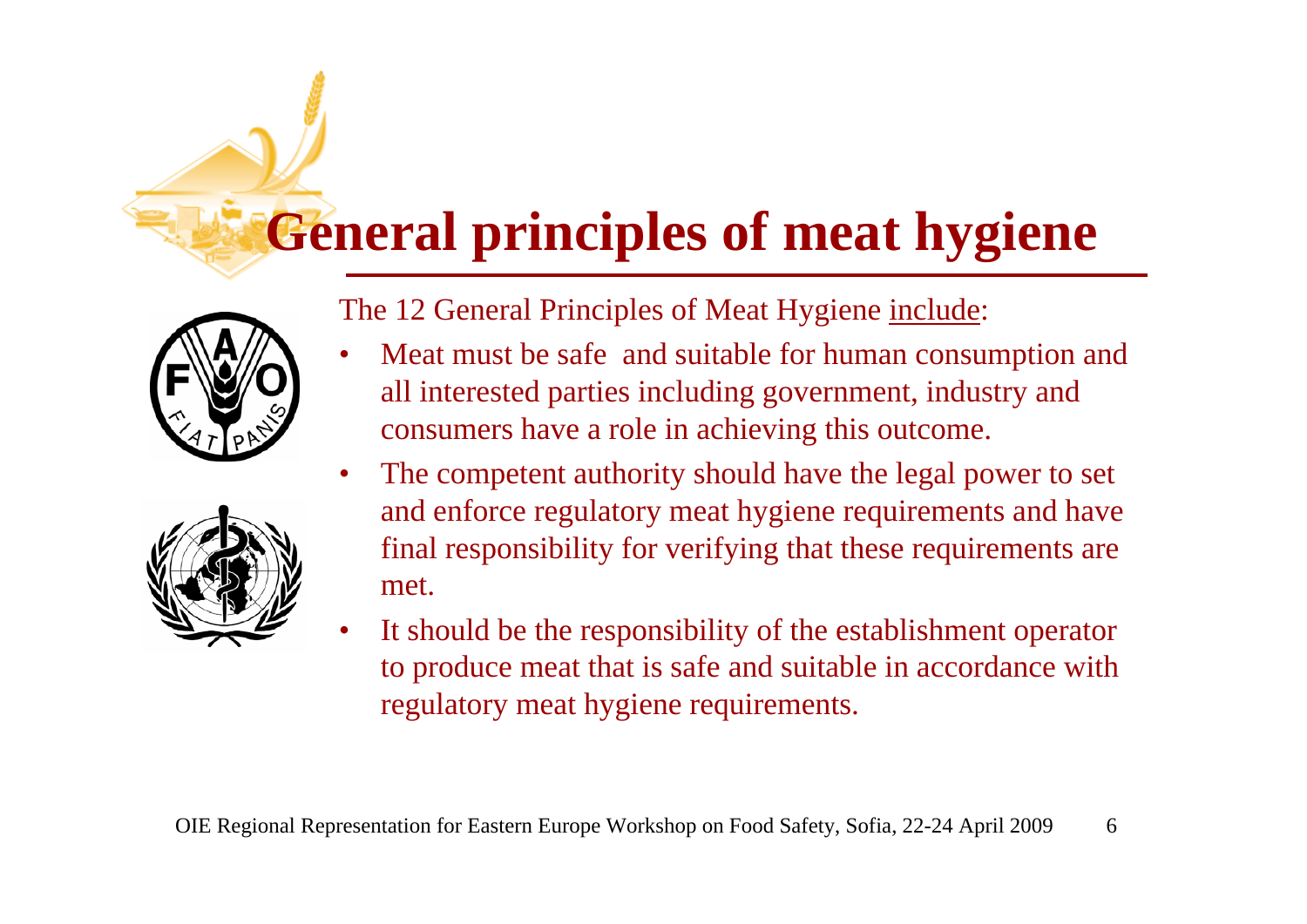



#### **General principles (continued)**

- • Meat hygiene requirements should control hazards to the greatest extent practicable throughout the whole food chain. Information from primary production should be taken into account so as to tailor meat hygiene requirements to the spectrum and prevalence of hazards in the animal population from which the meat is sourced.
- $\bullet$  The establishment operator should apply Hazard Analysis and Critical Control Point (HACCP) principles.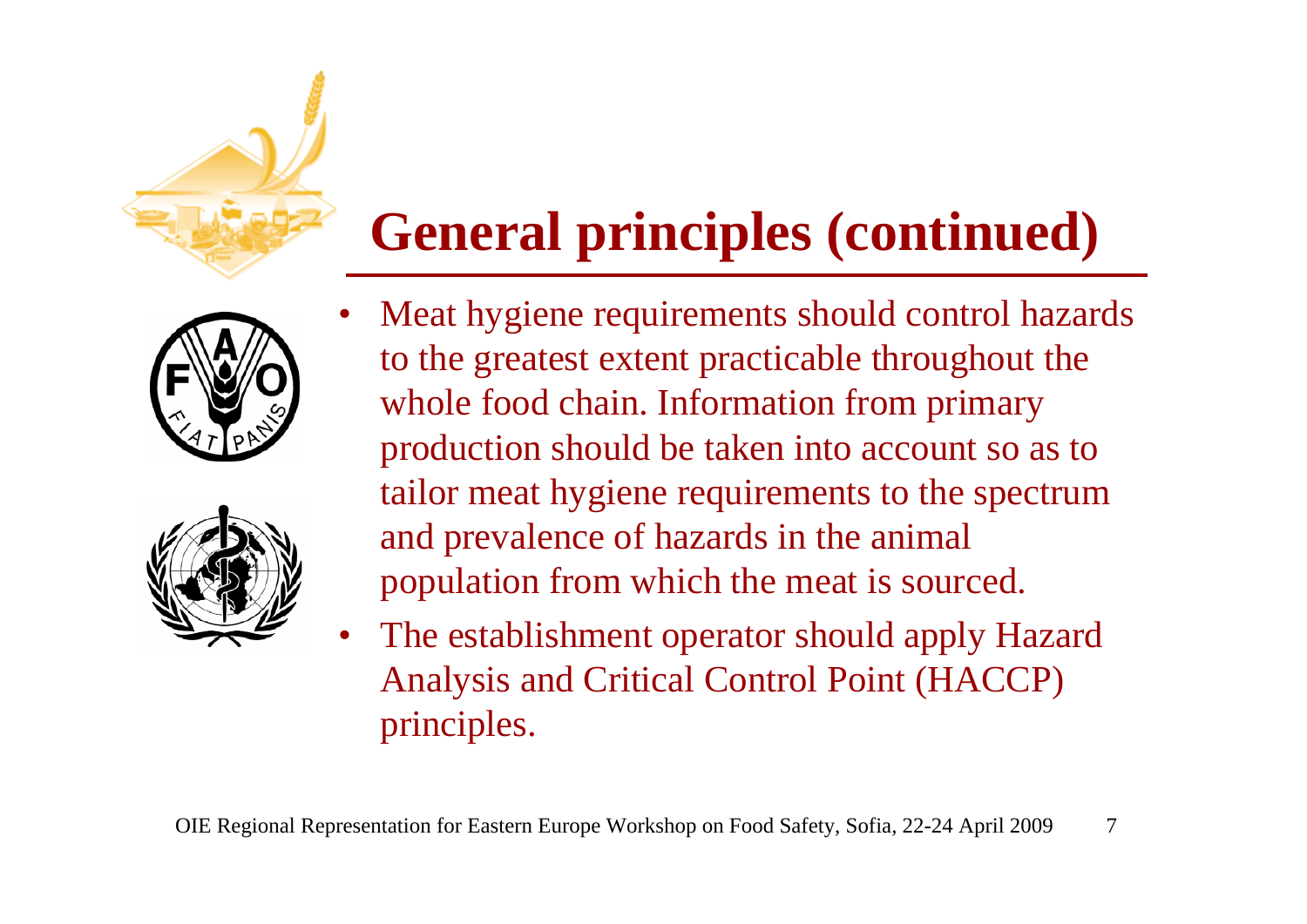#### **General principles (continued)**





•

- • The competent authority should define the role of those personnel involved in meat hygiene activities where appropriate, including the role of the veterinary inspector
- • The competent authority should verify that the establishment operator has adequate systems in place to trace and withdraw meat from the food chain.
- Competent authorities should recognise the equivalence of alternative hygiene measures where appropriate , and promulgate meat hygiene measures that achieve required outcomes in terms of food safety and suitability and facilitate fair practices in the food trade.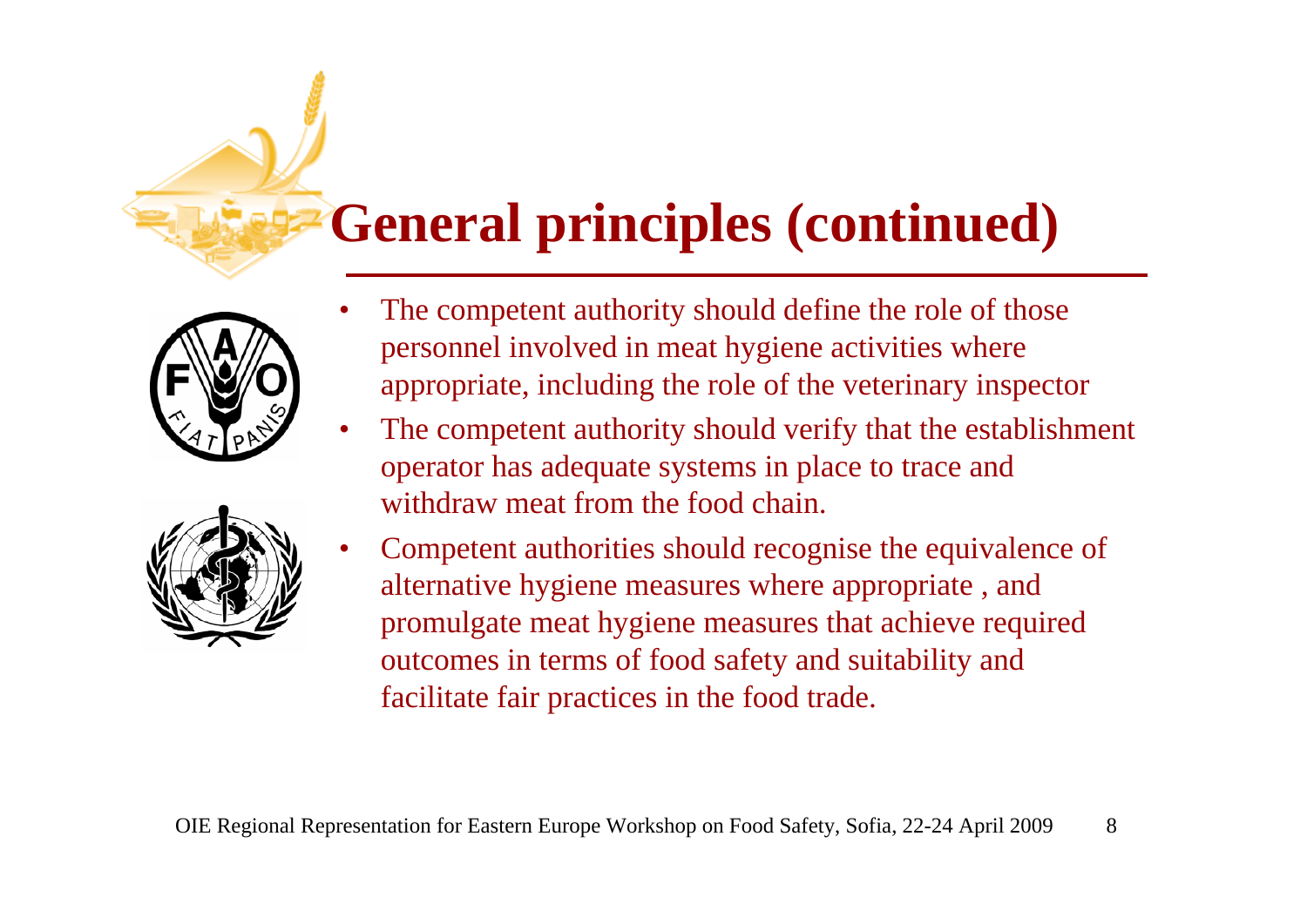

#### **Primary production**



- • Principles of meat hygiene applying to primary production
- •Hygiene of slaughter animals
- •Hygiene of killed wild game
- •Hygiene of feed and feed ingredients
- •Hygiene in the primary production environment
- •Transport of slaughter animals
- •Transport of killed wild game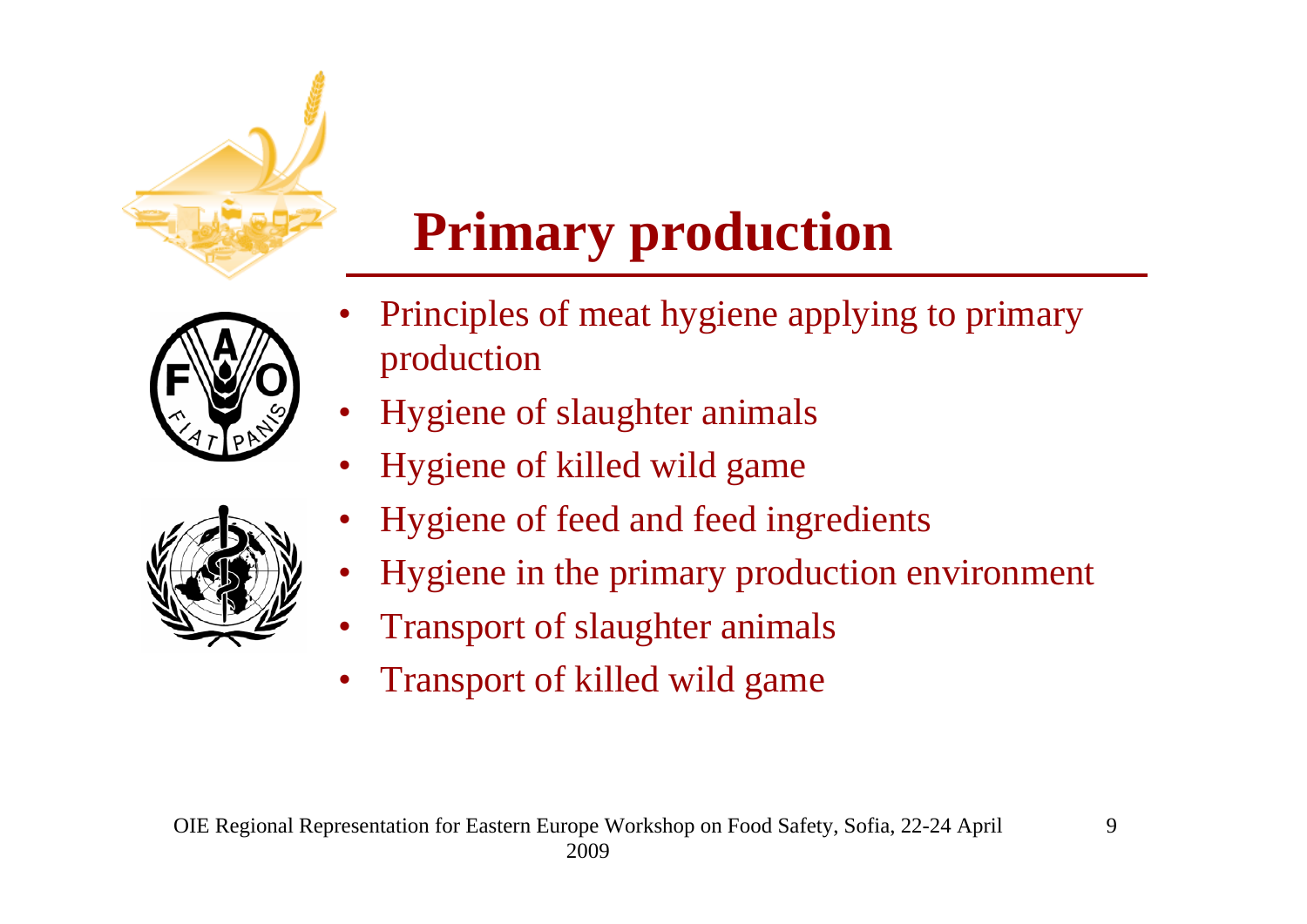#### **Presentation of animals for slaughter**



- • Principles of meat hygiene applying to animals presented for slaughter
- •Conditions of lairage
- • Ante-mortem inspection
	- Design of ante-mortem inspection systems
	- Implementation of ante-mortem inspection
	- Ante-mortem judgement categories
- $\bullet$ Information on animals presented for slaughter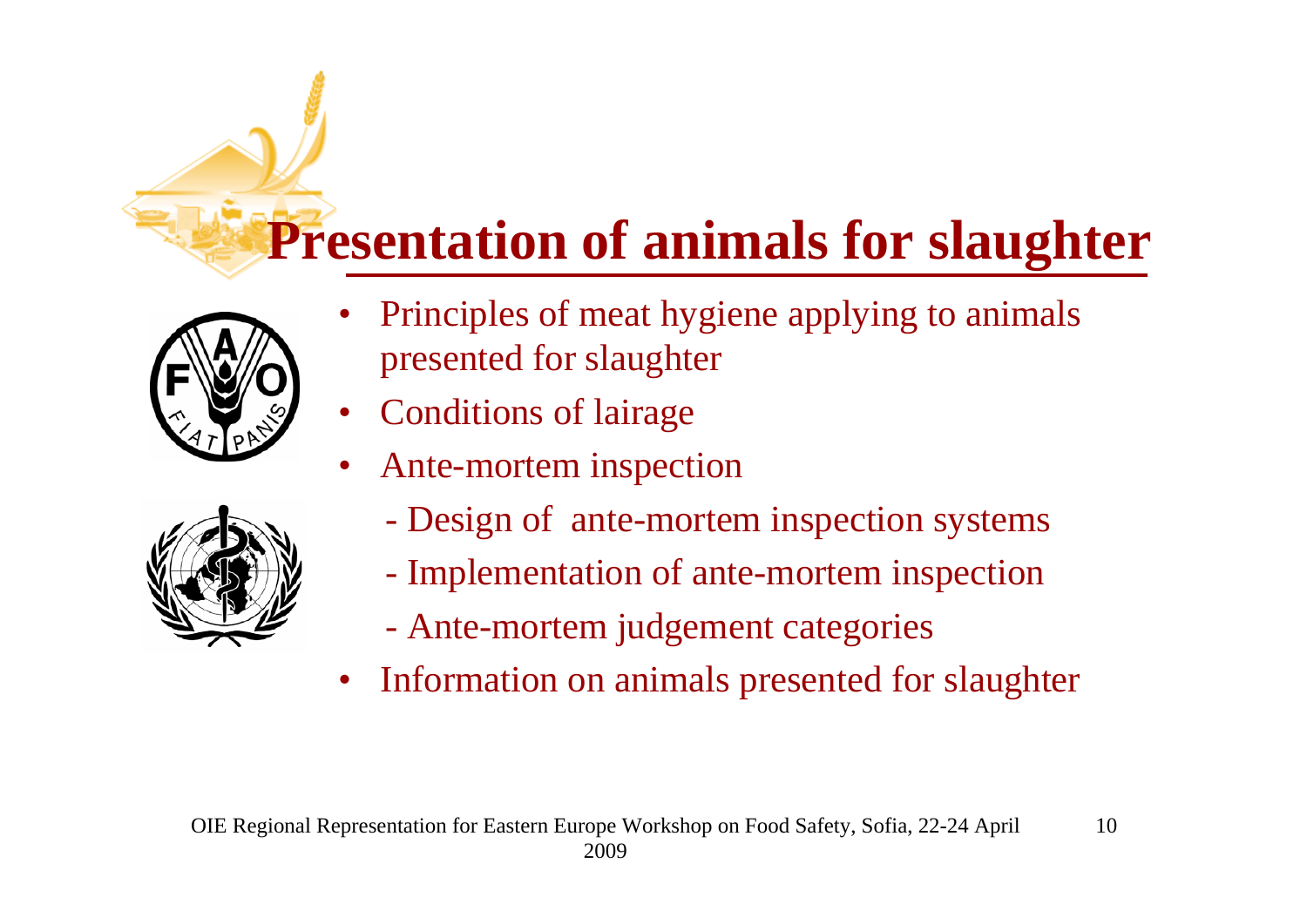#### **Presentation of killed wild game for dressing**



- • Principles of meat hygiene applying to inspection of killed wild game presented for dressing
- Inspection of killed wild game presented for dressing

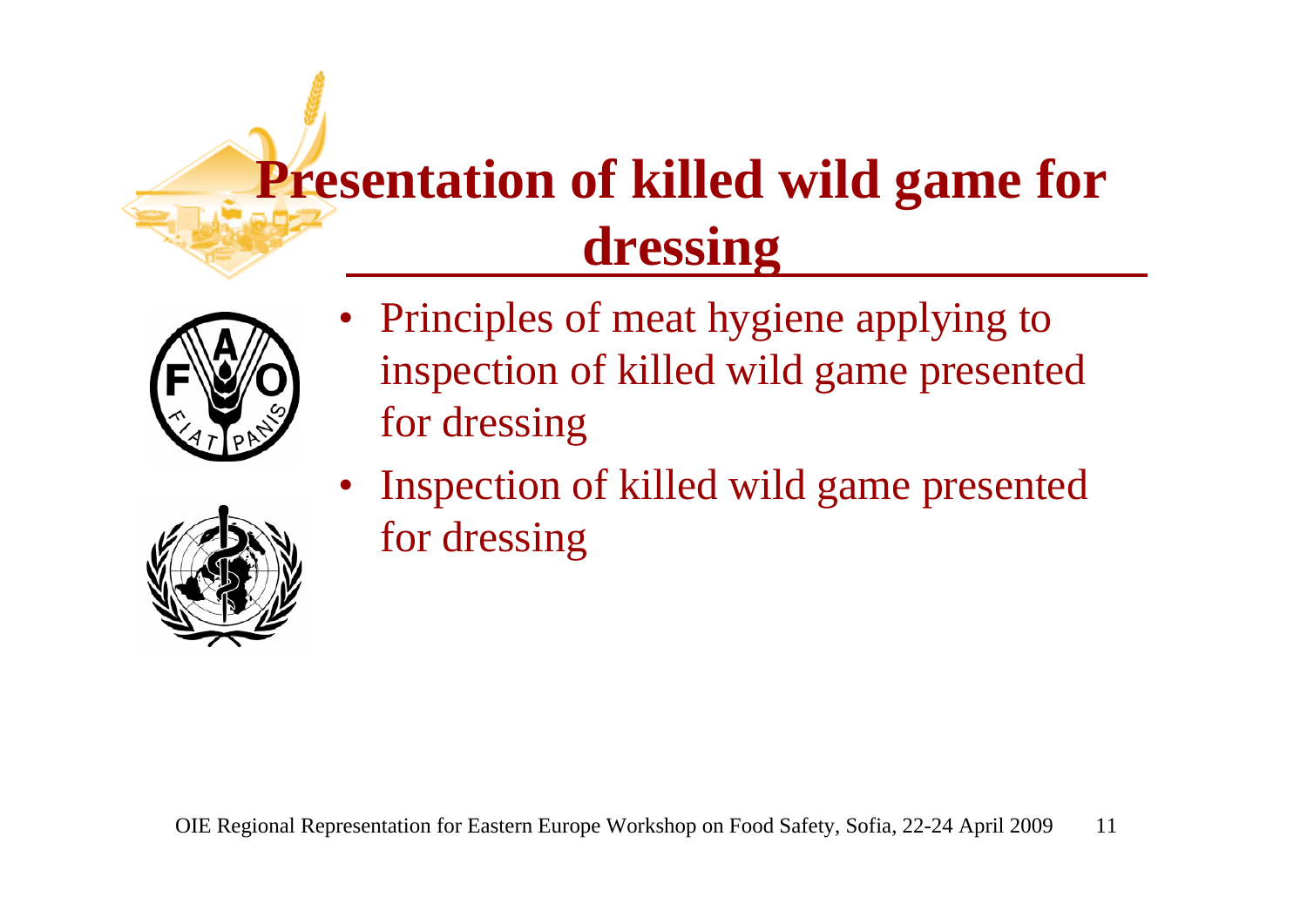## **Establishments: design, facilities and equipment**



- • Principles of meat hygiene applying to establishments, facilities and equipment
- •Design and construction of lairages
- •Design and construction of slaughter areas



- • Design and construction of areas where bodies of animals are dressed or meat may otherwise be present
- $\bullet$  Design and construction of equipment where bodies of animals are dressed or meat may be present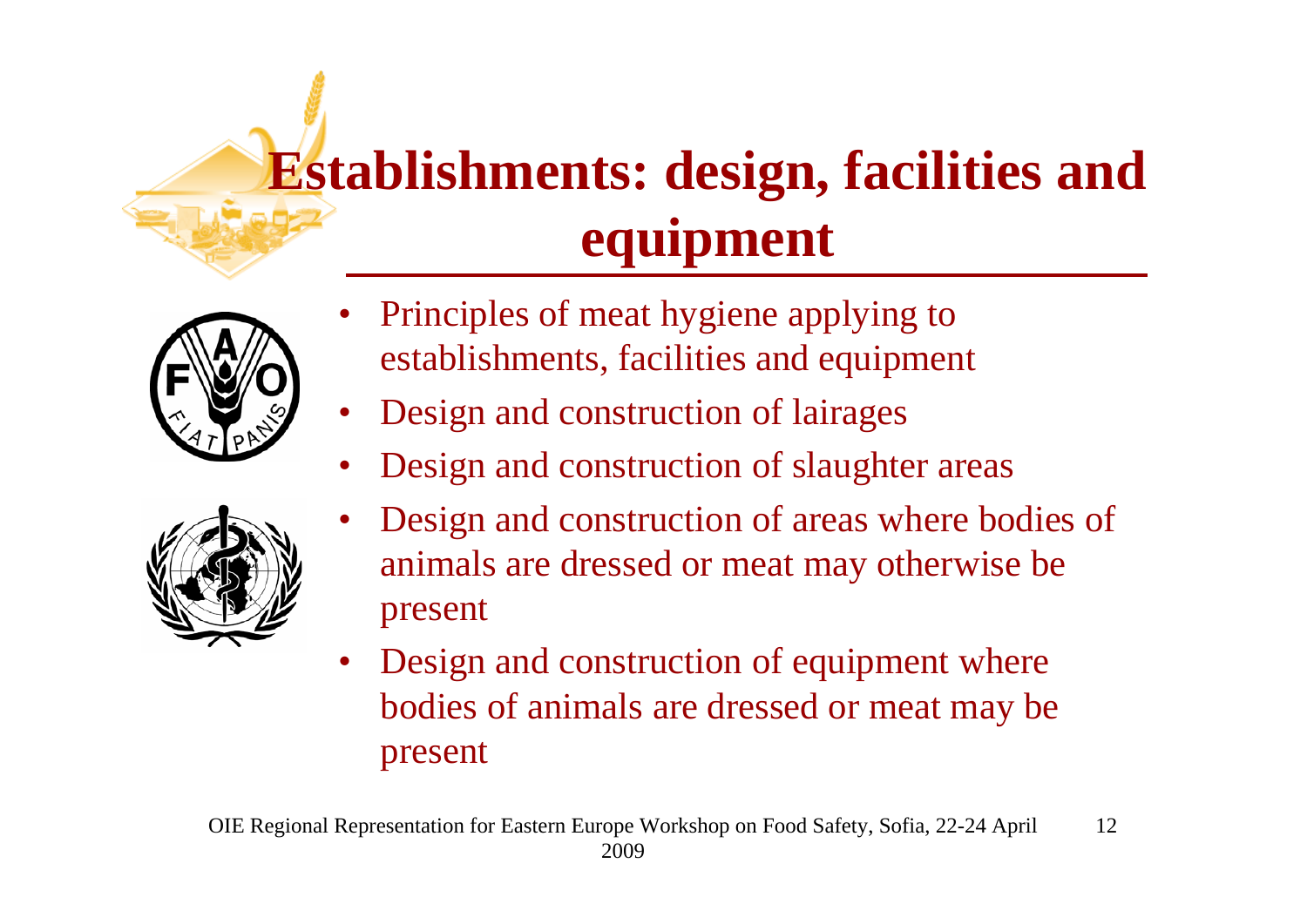#### **Establishments: design, facilities and equipment (continued)**



- •Water supply
- •Temperature control
- •Facilities for personal hygiene
- •Transport vehicles

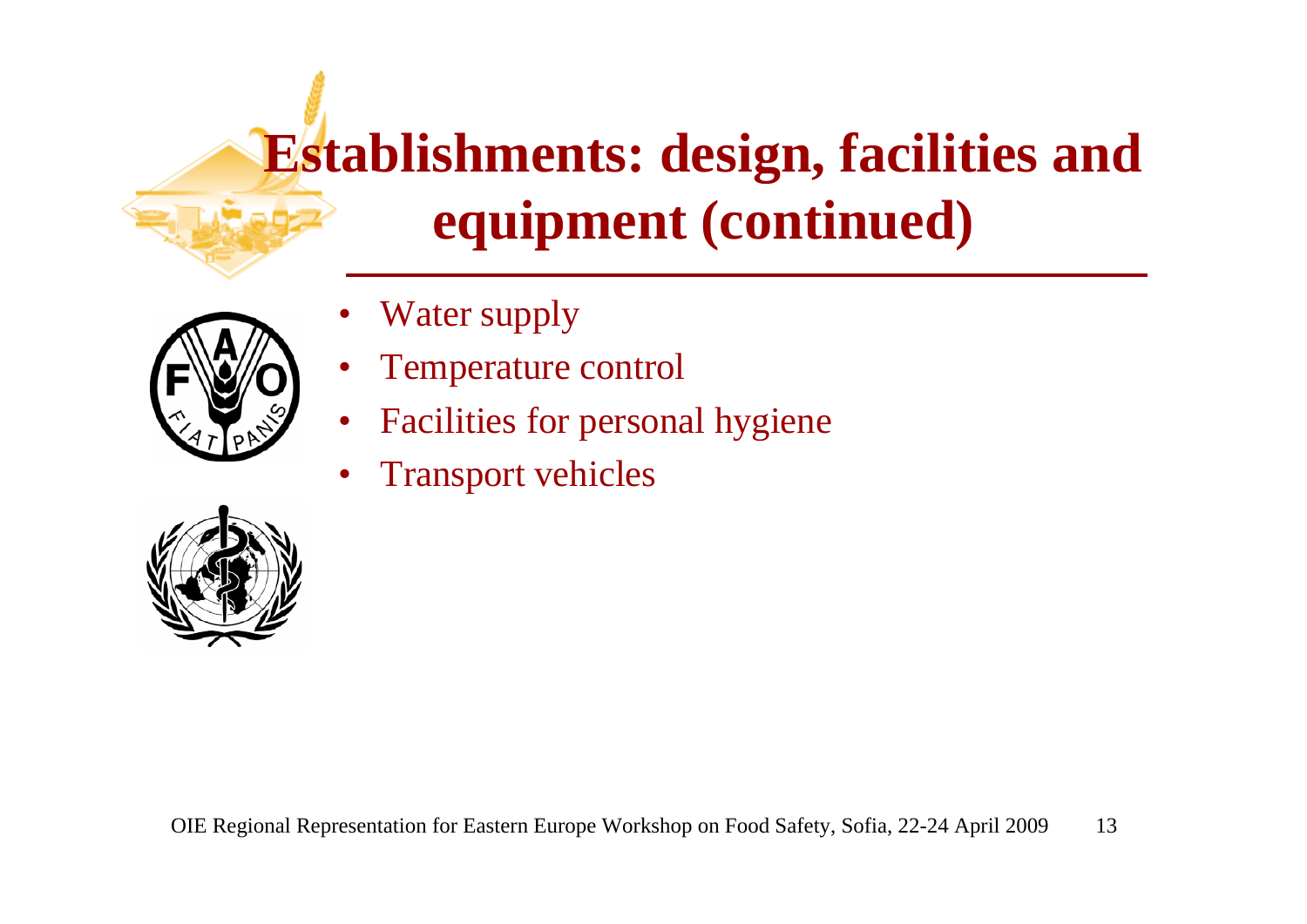

#### **Process control**

•

•



- Principles of meat hygiene applying to process control
- Process control systems
	- Sanitation Standard Operating Procedures (Sops)
	- HACCP
	- Outcome-based parameters for process control
	- Regulatory systems
	- Quality Assurance (QA) systems
- •General hygiene requirements for process control
- •Hygiene requirements for slaughter and dressing
- •Design of post-mortem inspection systems
- •Implementation of post-mortem inspection systems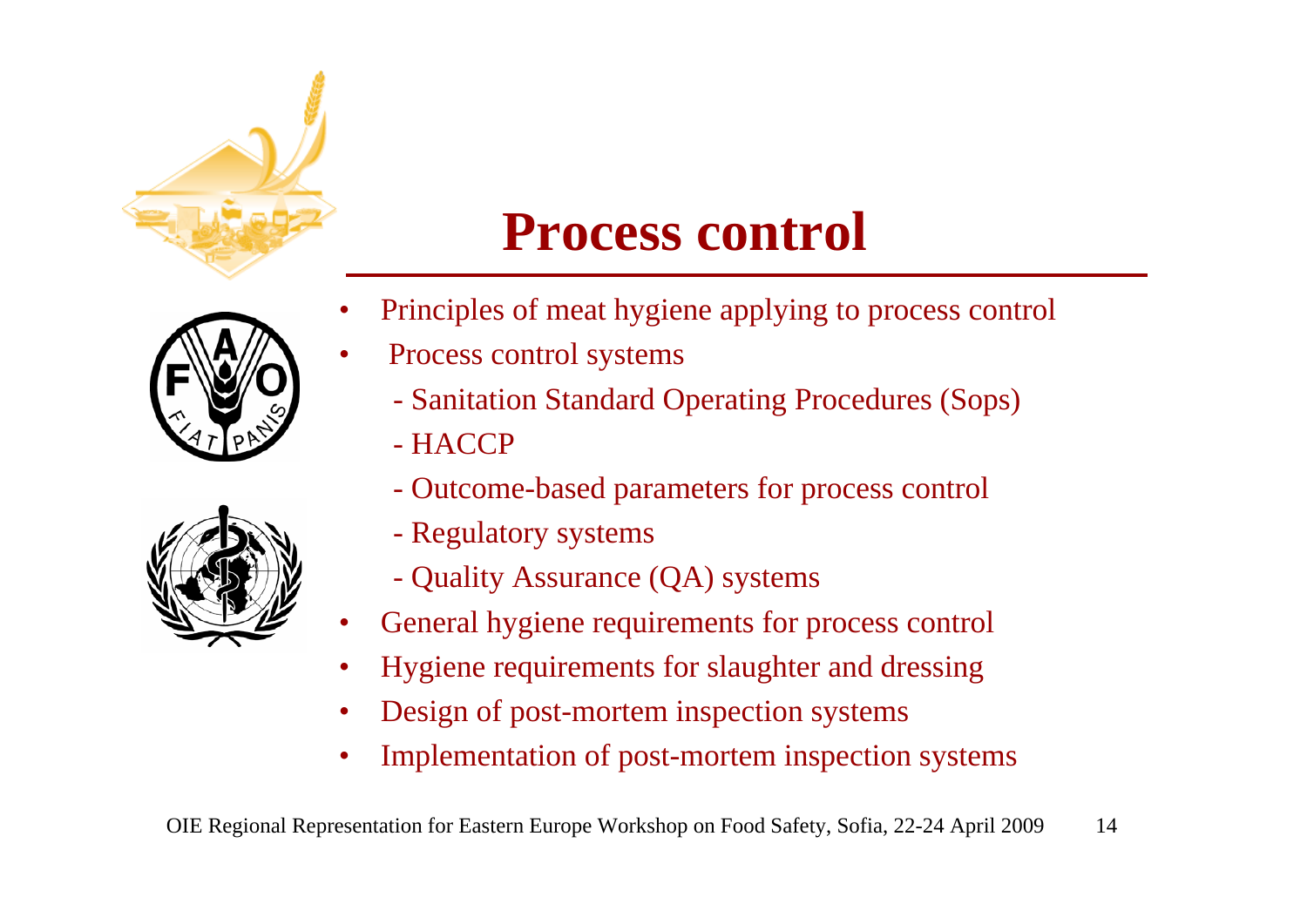

#### **Process control (continued)**



- •Post-mortem judgement
- • Hygiene requirements for process control after post-mortem inspection
- • Hygiene requirements for parts of animals deemed unsafe or unsuitable for human consumption



• Systems for removing products that are in circulation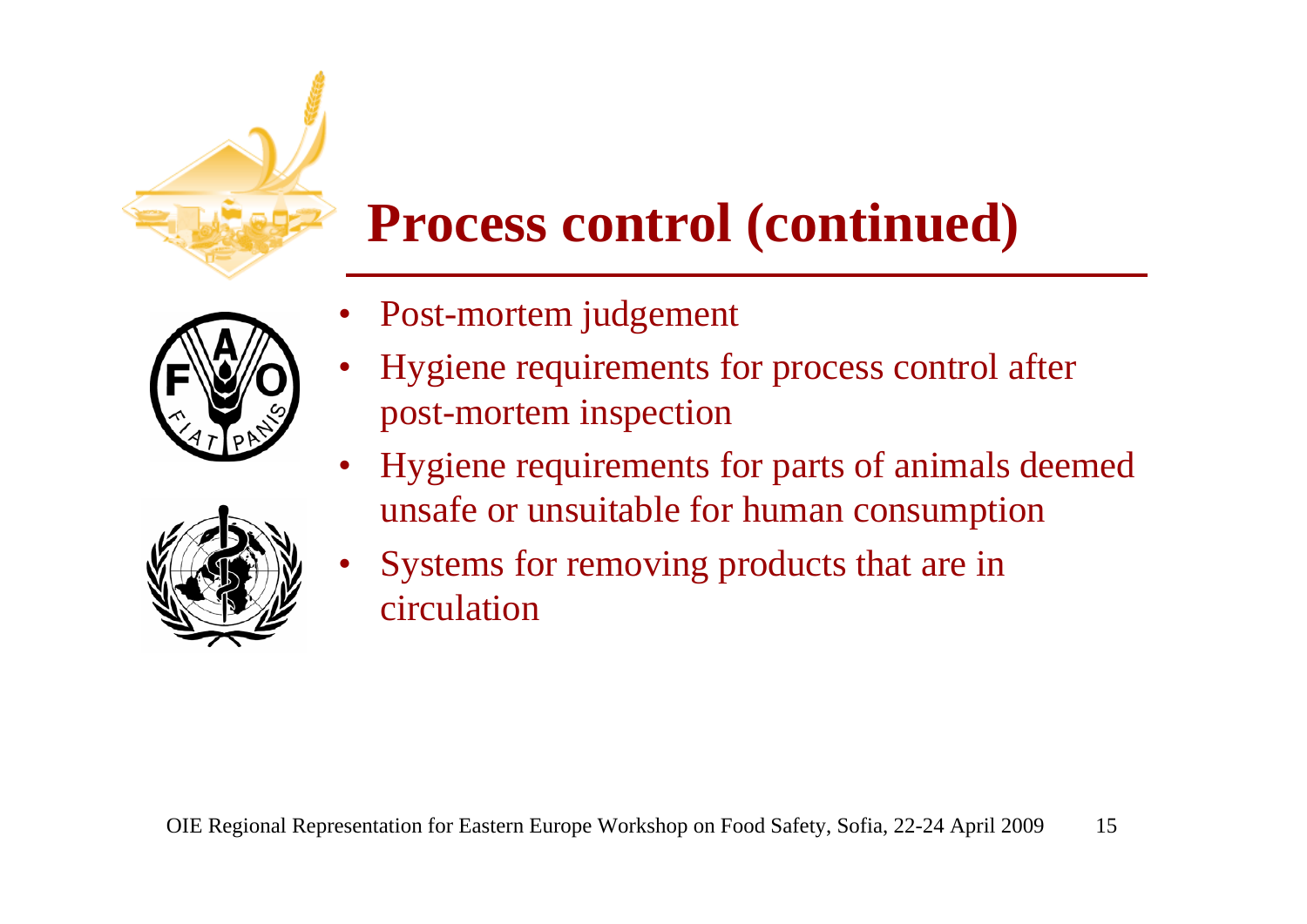# **Maintenance and sanitation of establishments, personal hygiene**



- • Principles of meat hygiene applying to maintenance and sanitation of establishments, facilities and equipment
- •Maintenance and sanitation



- •Personal cleanliness
- •Personal health status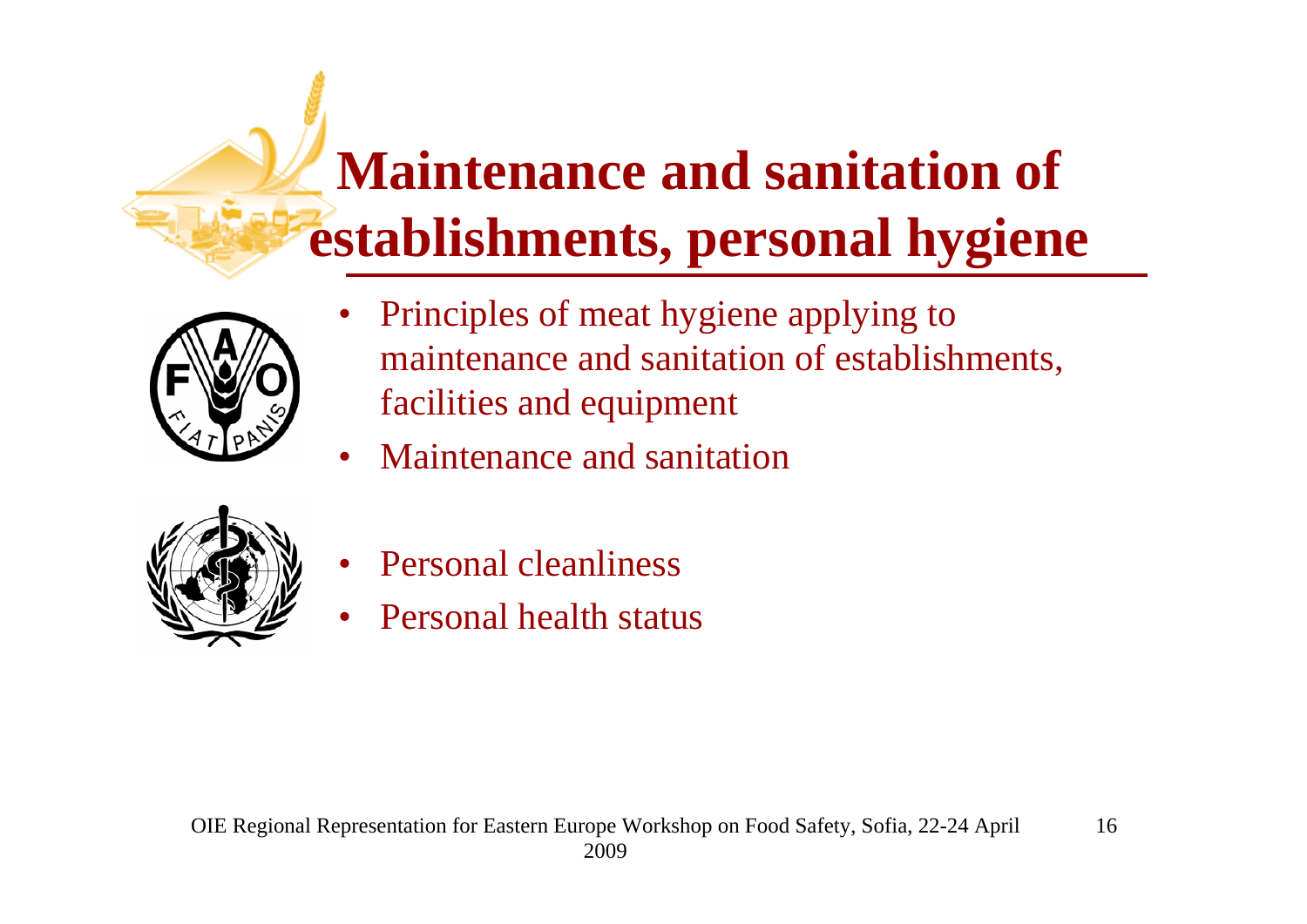

#### **Other issues**

- Transportation
- $\bullet$  Product information and consumer awareness



- •**Training** 
	- Principles of training in meat hygiene
	- Training programmes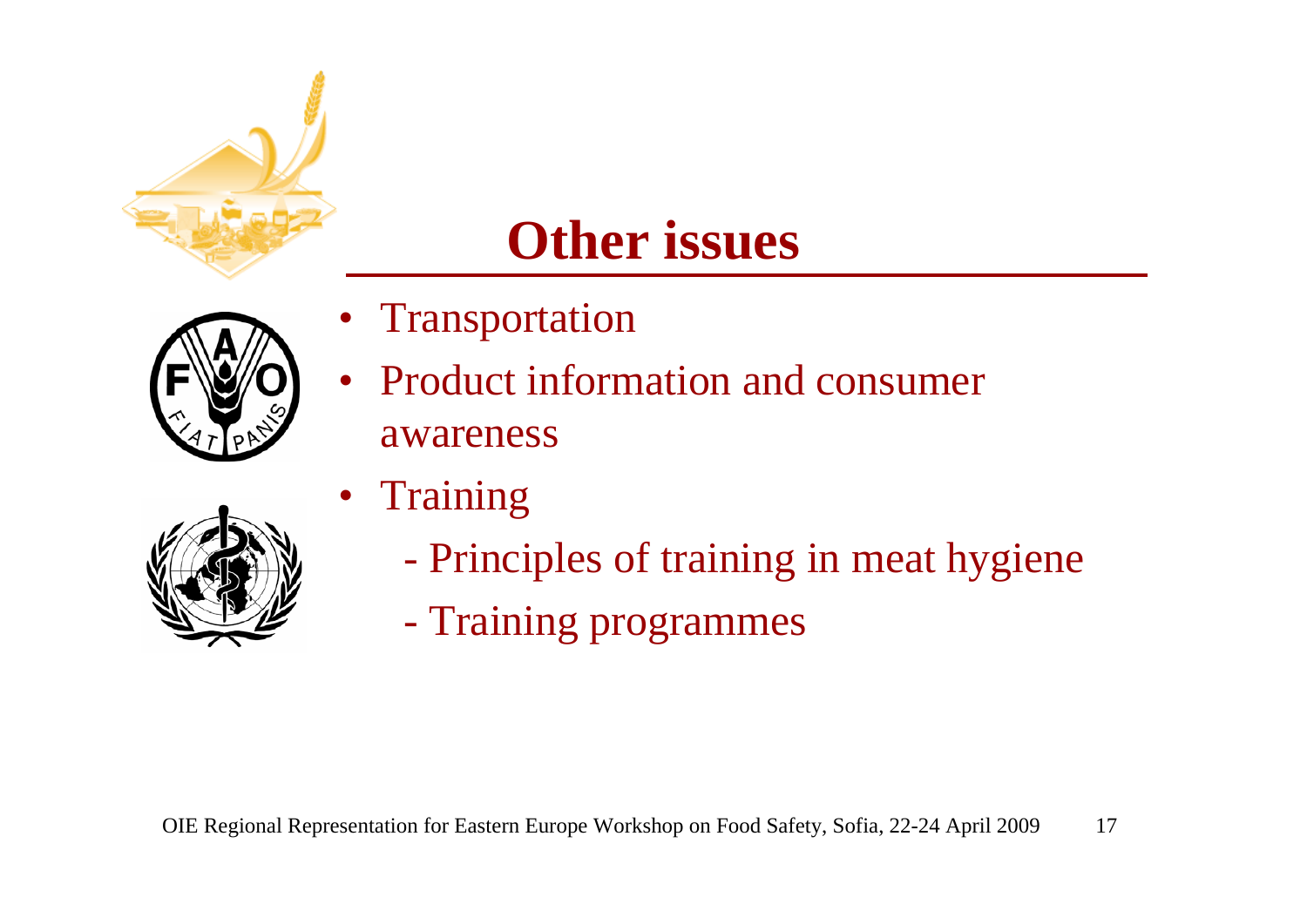

#### **Annexes I and II**



Annex I. Risk-based evaluation of organoleptic post-mortem inspection procedures for meat Annex II. Verification of process control of meat hygiene by microbiological testing

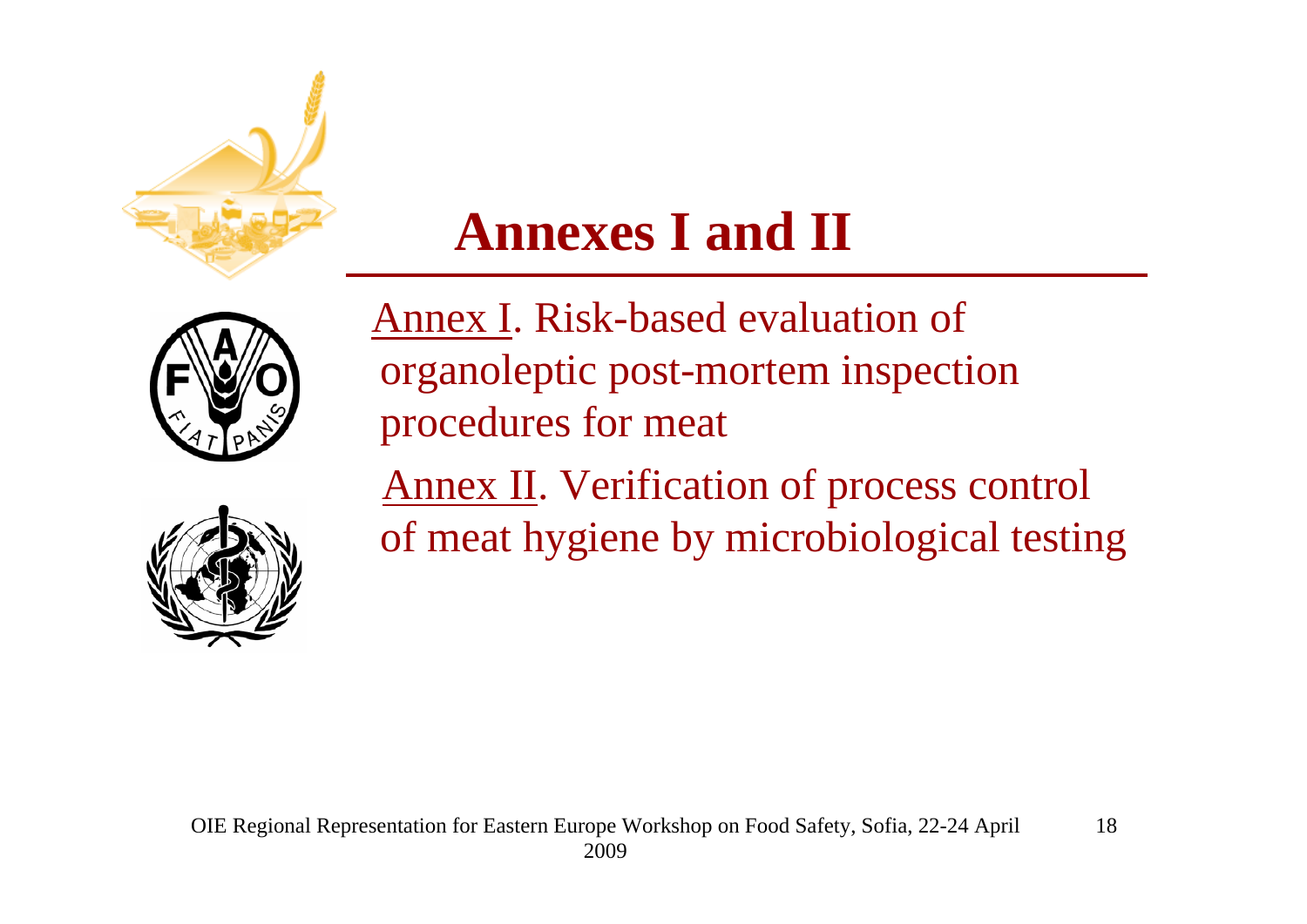### **Codex publication "Animal Food Production" (2008)**



- A single publication containing Codex Codes of hygienic practice
- •for meat
- •for milk and milk products
- •for eggs and egg products
- to minimize and contain antimicrobial resistance
- •on good animal feeding
- • for the reduction of aflatoxin B1 in raw materials and supplemental feeding-stuffs for milkproducing animals

OIE Regional Representation for Eastern Europe Workshop on Food Safety, Sofia, 22-24 April 2009 19